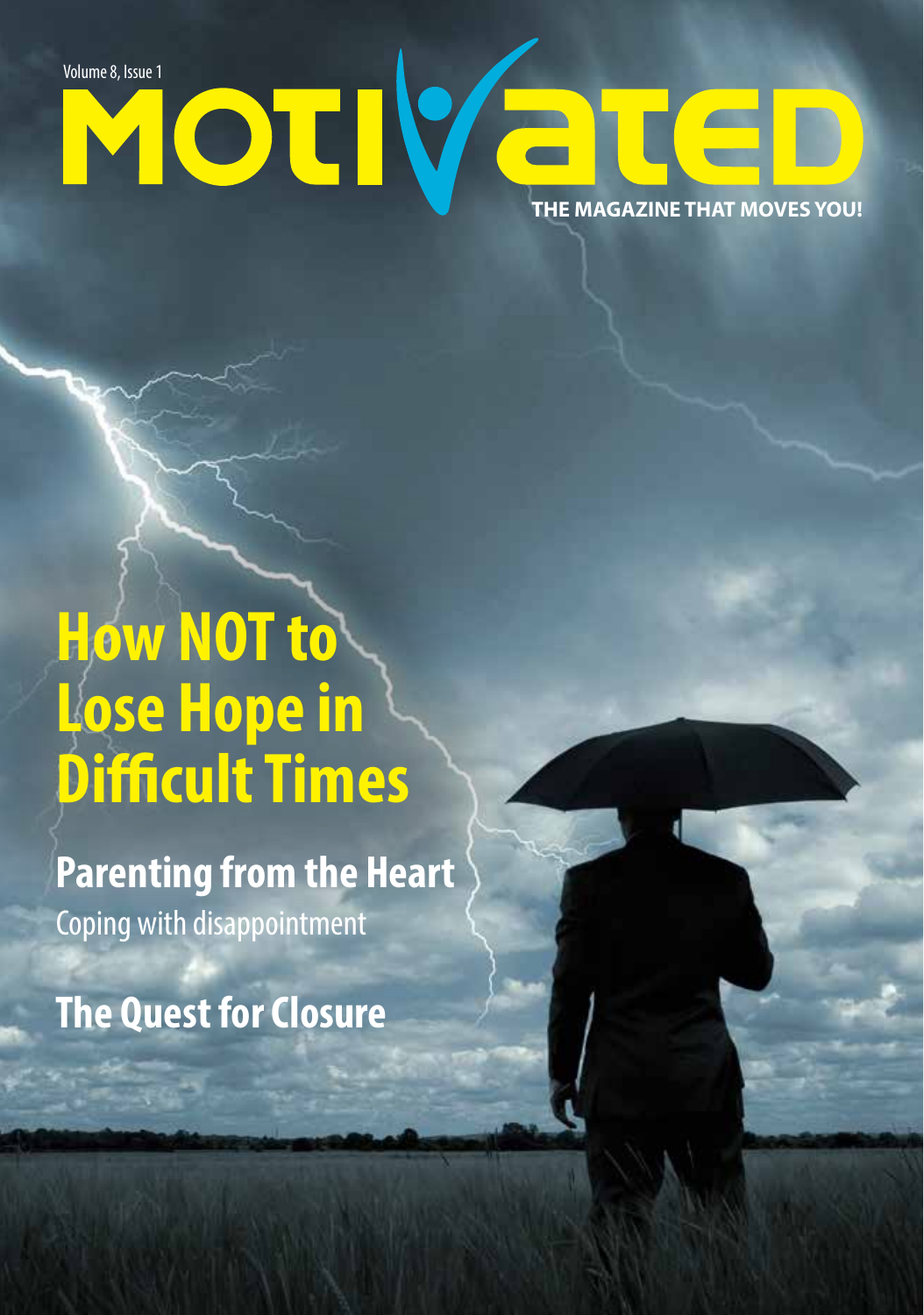### CONTENTS FROM THE EDITOR

3 The Story of Lauren Scruggs

How NOT to Lose Hope in Difficult Times

The Kind Gesture

7 Parenting from the Heart Coping with disappointment

When Lupines Bloom, I Think of Him

The Quest for Closure

**12** Notable Quotes

**Issue Editor**

**Design**

**Contact Us: Email Website** Motivated Vol 8, Issue 1 Christina Lane

awexdesign

motivated@motivatedmagazine.com www.motivatedmagazine.com

Copyright © 2016 by Motivated, all rights reserved

"Life is difficult" wrote one best-selling author. And he was right. Life often tests our hope and faith with its challenges and difficulties. But the stories you're about to read are the perfect antidote. They dramatically show how people just like you not only overcame illness and hardships, but deepened their faith in the process.

You'll meet a bus driver who became a beacon of light to his passengers on a cold, dreary day, a wife who found joy again after losing her husband, and a daughter who learned to forgive after heart-breaking disappointment.

Their stories are sure to move and inspire you.

You will also find tips and quotes on how to cope with disappointment, and how to not lose hope when going through difficulties, something we all need at different times in our lives when circumstances are especially challenging.

With changes and challenging circumstances right around the corner, working on this issue of *Motivated*  encouraged me at a time when I needed it most. It boosted my personal hopefulness for the future, and I hope it will do the same for you.

Christina Lane For *Motivated*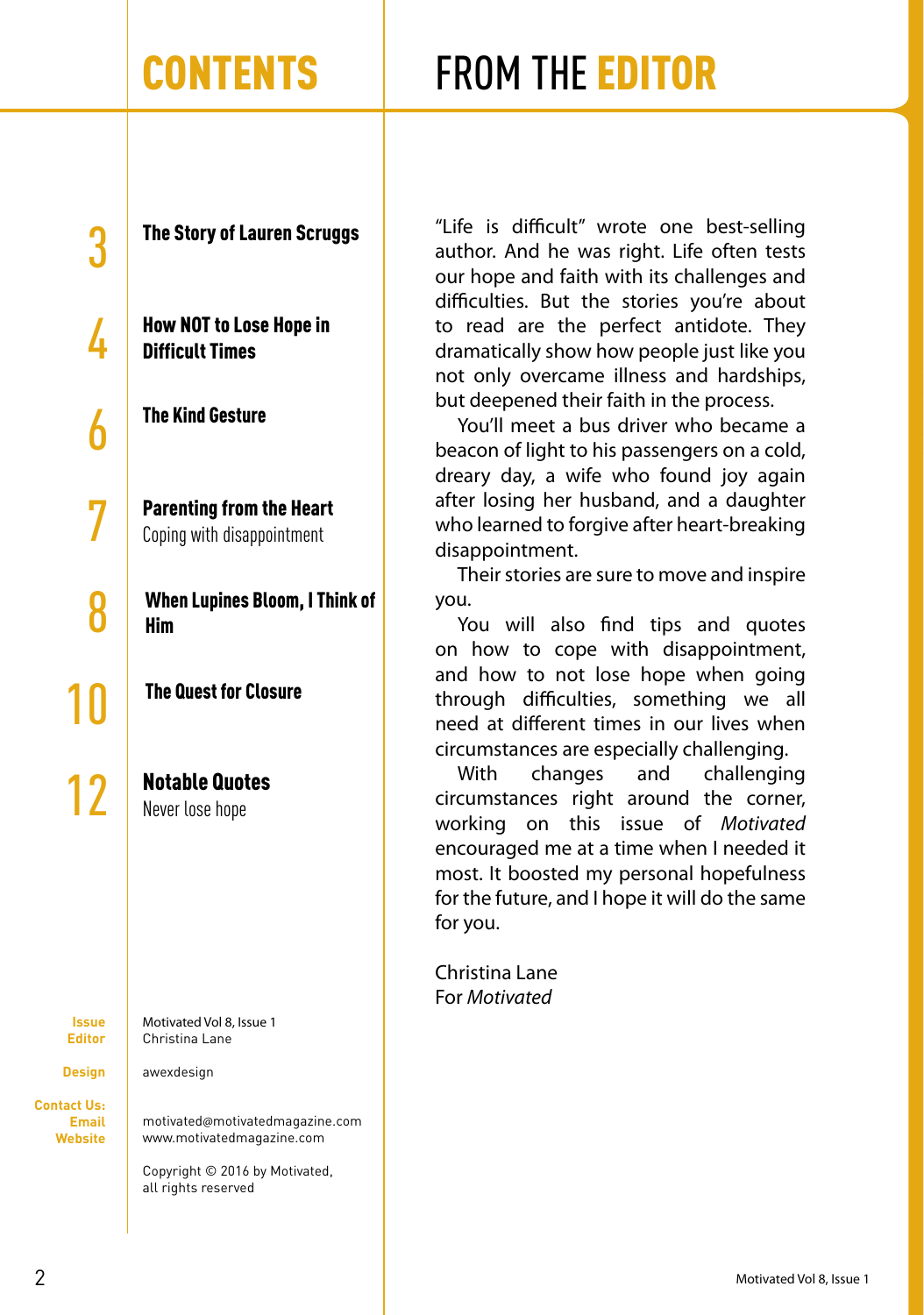### The**Story** of **Lauren Scruggs**

#### eb Reprint

When going through tough times,<br>knowing that others have also gone through difficult experiences, and found happiness afterwards, can give us hope that life can improve. "If they can be happy, I can be happy too." Below is the true story of Lauren Scruggs, an extraordinary survivor of hard times. She put her troubles behind her and created a bright future for herself. She emerged triumphant over immense pain, loss, and suffering. Her amazing resilience, inner strength, and positive spirit make her a role model for all of us.

In December 2011, Lauren Scruggs, the 23-year-old US fashion blogger and model, accidentally walked into a rotating plane propeller. As a result, she suffered severe injuries, including brain damage, and the loss of her left eye and hand. Lauren had shoulder and collarbone reconstruction, and a prosthetic hand and eye fitted.

Lauren is still recovering from the accident, and is having regular rehabilitation. Amazingly, her spirits have not been dampened; in fact, she

said in an interview to news.com.au, "In majority, the accident has increased my passions and has brought more depth to them… I've gained a new perspective."

"Spiritually, I've just learned to live by faith and not by sight,'' Lauren said. "Even though I've lost my left eye, I've just realized that God has a strong purpose in it, and I need to use that…. I realize God's in control of my life and there's a purpose to this story.''

Lauren has written a book about her ordeal called, *Still Lola.* She recently joined *E!News* as a reporter, and continues to work on *Lolo Magazine*—a magazine and blog she started in 2011. (http://lolomag.com/)

Lauren said, "I have kind of gained a new perspective of life and I feel like I need to use my message of hope and healing to help others, (and) inspire others, just like people have inspired  $me.$ <sup>"</sup>

Although the world is full of suffering, it is full also of the overcoming of it. **– Helen Keller**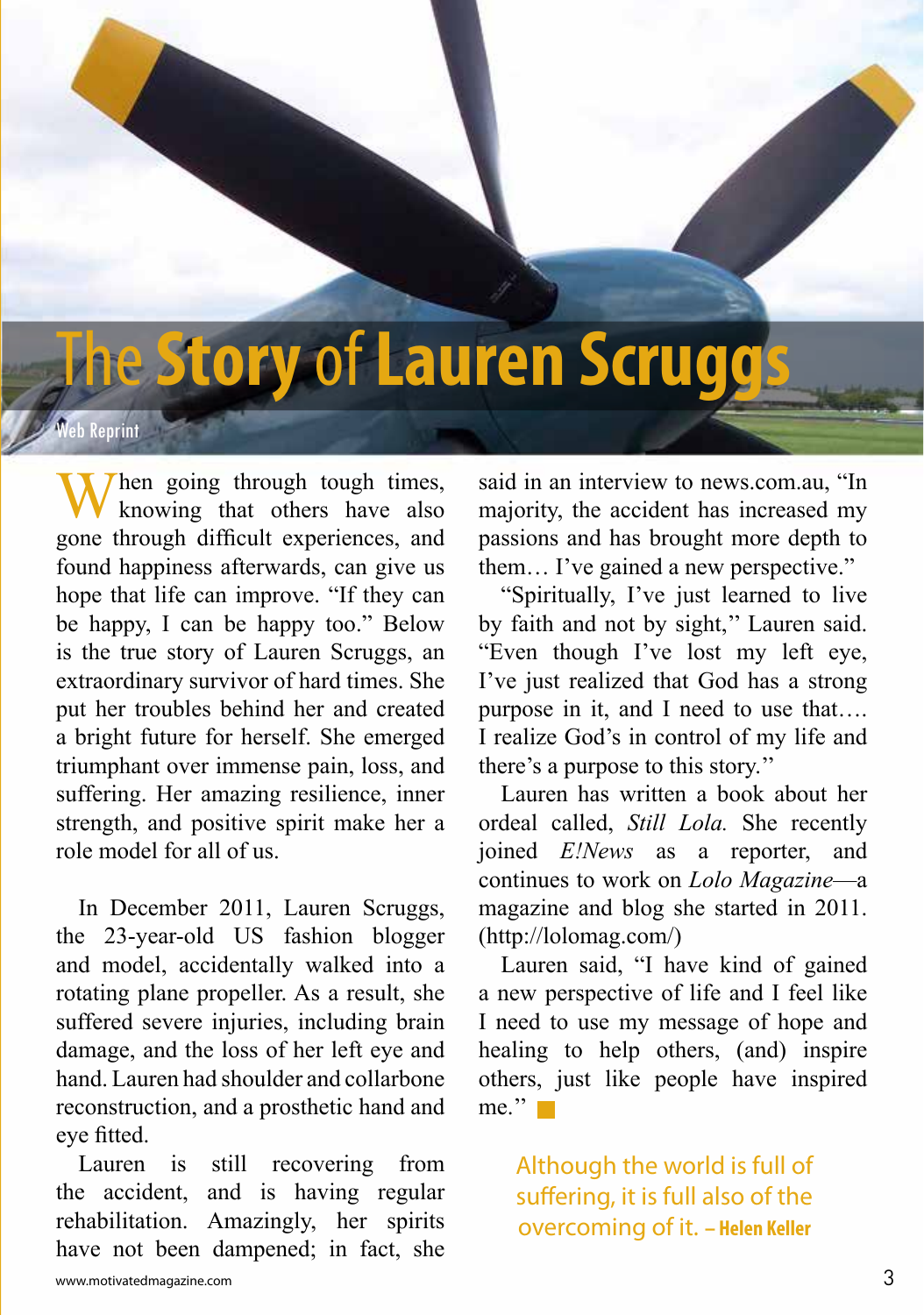**How NOT**  to **Lose Hope** in **Difficult Times**

By Donald Latumahina, adapted

Like it or not, there will be difficult<br>times in our lives. We might lose our job, fail in our business, have an accident or illness, or lose a loved one. Whatever the case may be, it's essential that we don't lose hope.

We must have hope that we will get through it. If we don't, we will only drag ourselves down. We will enter a vicious cycle where our negative attitude makes the situation worse, which makes us even more negative, and so on.

We should try our best to not let that happen, and be prepared for difficult times so that we are ready when they come.

Here are some ideas for how not to lose hope in difficult times:

#### **1. Have faith.**

Based on my experiences, to not lose hope we must have faith. We must believe that things will work out well in the end.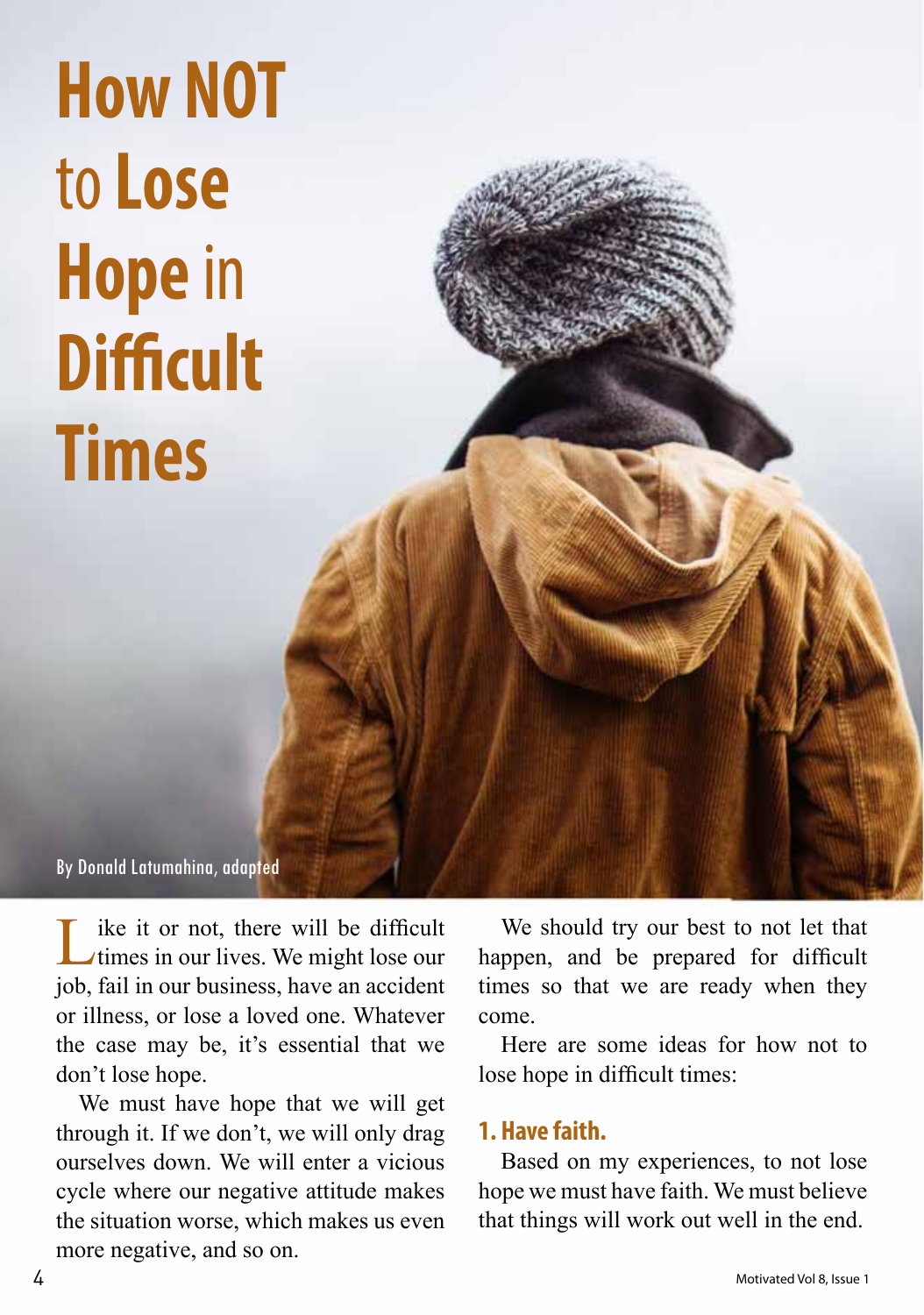In my case, I believe that God is in control of my life and has a good plan for me. No matter how bad the situation looks, I've learned to trust, even if I don't understand how things will work. Time and again, things turn out to be good, often in a way that I couldn't understand earlier.

Just to give you one example, several years back I failed my Master's degree at a local university for reasons that were beyond my control. It was a really bad experience, especially given how hard I had been working on it. Long story short, I eventually got a scholarship at an overseas university that was of much better quality than my previous university. I learned a lot more there than I could ever otherwise.

Experiences like this strengthen my belief that having faith is essential in difficult times. In fact, I believe it to be the most important tip here, which is why I list it first.

#### **2. Remember the "why."**

When we are in a difficult time, we should remember: why do I do what I am doing in the first place? What is it that I am after? Remembering the why gives us the strength to keep going because the cause will pull us ahead. As Viktor Frankl once said: "Those who have a 'why' to live, can bear with almost any 'how.'"

There are two points here:

• We should always have a cause in whatever we do. To put it simply, if we don't have a why, then we should not do it.

• We should always remember what the cause is, and keep it front in our mind so that we don't lose sight of it.

 To be effective, the cause should be bigger than ourselves. A self-centered "cause" won't work. It must be something that gives us inner satisfaction rather than external rewards. It must be inspiring.

### **3. Surround yourself with supportive people.**

Going through difficult times is hard, but going through them alone is even harder. We need a group of positive people who can support us. We should try to become part of a community that cares and encourages one another. If we don't, we can start looking for one. We should not wait until we need it, because by then it may be too late. We need community before difficult times come.

#### **4. Help others.**

An additional benefit of being in a good community is that it encourages us to think about other people. It pushes us to help others and, therefore, think about other people. This way we shift our focus away from ourselves. As a result, our situation won't look as bad as it might otherwise.

Often the situation looks worse than it really is because we give it too much attention. Shifting some of our attention away will put the situation in a better perspective.

When we are in a difficult time, let's remember: don't lose hope. Hope is essential; once we lose it, we already lost the game. Furthermore, it's our responsibility to not lose hope. We can make it as long as we don't break it.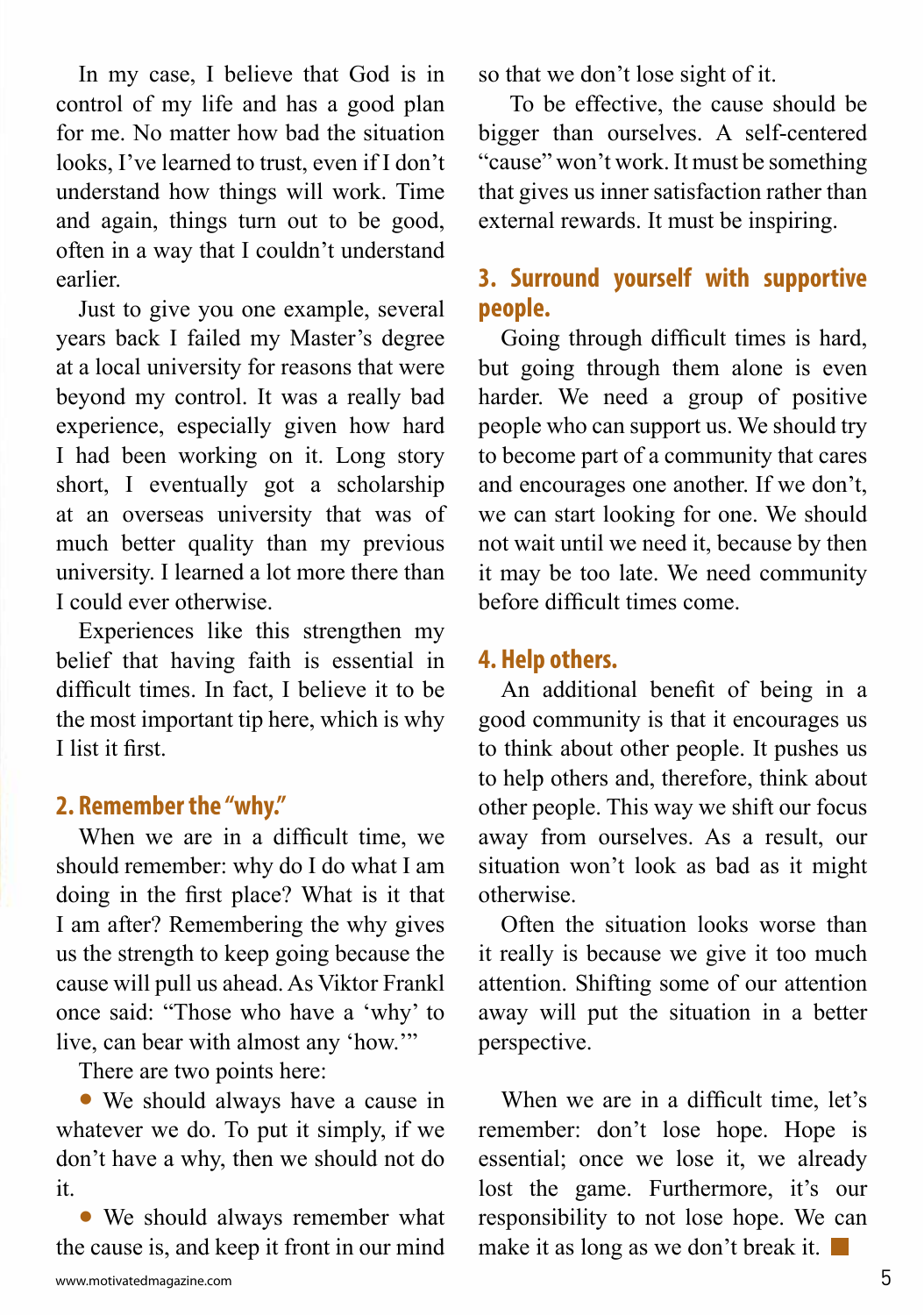# The **Kind Gesture**

When the world feels cold and dark and lonely, take heart: Anybody can make their corner of it brighter.

By Elizabeth Gilbert

Some years ago, I was stuck on a crosstown bus in New York City during rush hour. Traffic was barely moving. The bus was filled with cold, tired people who were deeply irritated with one another; with the rainy, sleety weather; with the world itself. Two men barked at each other about a shove that might or might not have been intentional. A pregnant woman got on, and nobody offered her a seat. Rage was in the air; no mercy would be found here.

But as the bus approached Seventh Avenue, the driver got on the intercom. "Folks," he said, "I know you've had a rough day and you're frustrated. I can't do anything about the weather or traffic, but here's what I can do. As each one of you gets off the bus, I will reach out my hand to you. As you walk by, drop your troubles into the palm of my hand, okay? Don't take your problems home to your families tonight—just leave 'em with me.

My route goes right by the Hudson River, and when I drive by there later, I'll open the window and throw your troubles in the water. Sound good?"

It was as if a spell had lifted. Everyone burst out laughing. Faces gleamed with surprised delight. People who'd been pretending for the past hour not to notice each other's existence were suddenly grinning at each other like, is this guy serious?

Oh, he was serious.

At the next stop—just as promised the driver reached out his hand, palm up, and waited. One by one, all the exiting commuters placed their hand just above his and mimed the gesture of dropping something into his palm. Some people laughed as they did this, some teared up—but everyone did it. The driver repeated the same lovely ritual at the next stop, too. And the next. All the way to the river.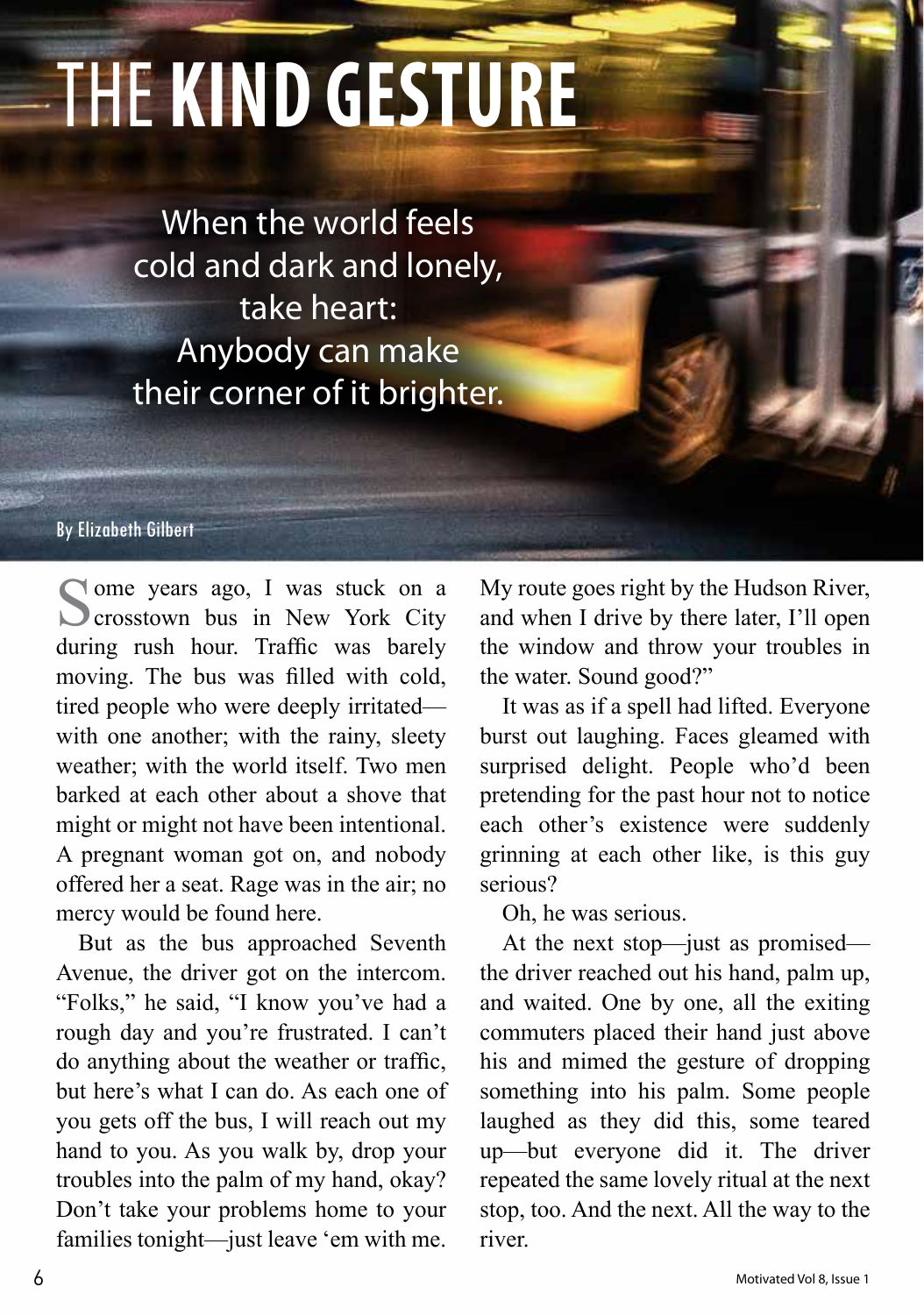

We live in a hard world, my friends. Sometimes it's extra difficult to be a human being. Sometimes you have a bad day. Sometimes you have a bad day that lasts for several years. You struggle and fail. You lose jobs, money, friends, faith, and love. You witness horrible events unfolding in the news, and you become fearful and withdrawn. There are times when everything seems cloaked in darkness. You long for the light but don't know where to find it.

But what if you are the light? What if you're the very agent of illumination that a dark situation begs for?

That's what this bus driver taught me—that anyone can be the light, at any moment. This guy wasn't some big power player. He wasn't a spiritual leader. He wasn't some media-savvy "influencer." He was a bus driver—one of society's most invisible workers. But he possessed real power, and he used it beautifully for our benefit.

When life feels especially grim, or when I feel particularly powerless in the face of the world's troubles, I think of this man and ask myself, *What can I do, right now, to be the light?* Of course, I can't personally end all wars, or solve global warming, or transform vexing people into entirely different creatures. I definitely can't control traffic. But I do have some influence on everyone I brush up against, even if we never speak or learn each other's name. How we behave matters, because within human society everything is contagious—sadness and anger, yes, but also patience and generosity. Which means we all have more influence than we realize.

No matter who you are, or where you are, or how mundane or tough your situation may seem, I believe you can illuminate your world. In fact, I believe this is the only way the world will ever be illuminated—one bright act of grace at a time, all the way to the river.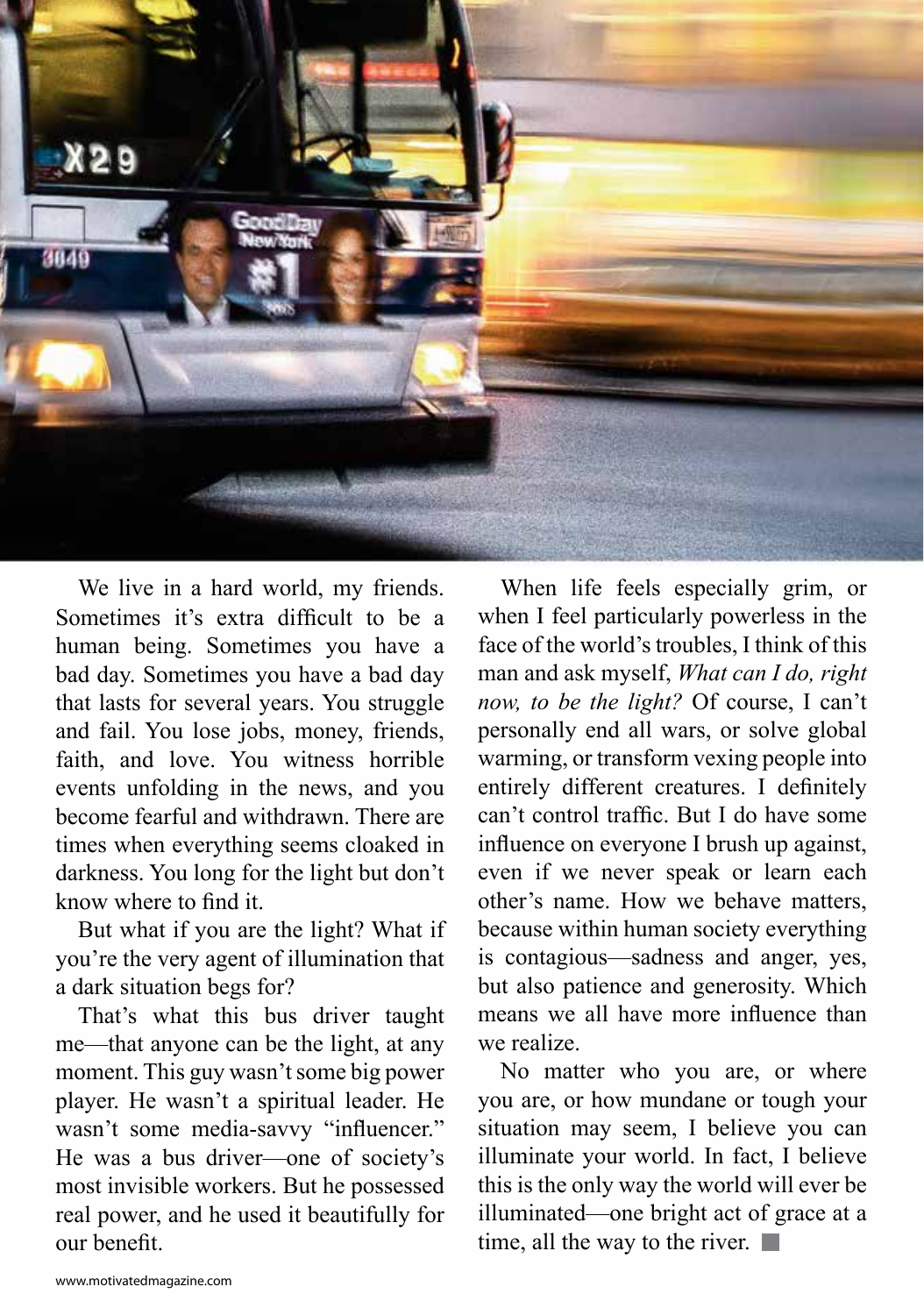

When someone you look up to lets you down

#### By F. Diane Barth L.C.S.W., adapted

Roberta\* was devastated when she learned that her father, who she adored, had made a grave mistake. "How could he?" she demanded over and over again. "It goes against all of the values he taught us."

At first she cried every time she thought about what she saw as his betrayal. Then she began to get angry. "He's a liar, a fraud," she said bitterly. "He's not the man he made himself out to be."

Disappointment is part of life. According to Heinz Kohut, it is also necessary for human development. If we aren't disappointed, we often don't have motivation to grow.

But to promote growth, disappointment needs to be experienced, at least at first, in small, manageable doses. In other words, tolerable disappointments experienced when we are young, while our parents are there to help us cope with them, build psychological "muscles" and skills for coping with these feelings.

This doesn't mean that parents should look for ways to disappoint their children. But it does mean that rather than trying to protect them from all unhappiness, we should consider the normal, small and tolerable frustrations and dissatisfactions that go into a young life—for example not being able to find a favorite toy, not being able to buy candy at the grocery store, having to stay with a babysitter for a few hours, and even having to share with a sibling—to be part of the process of building coping skills.

But what happens when the pain feels like too much for a youngster to tolerate? Martin Luther King, Jr. observed that the more we love someone (or something), the more deeply we feel disappointed in them. When the person who causes the distress can recognize the impact the situation and their behavior have had on others, and can genuinely acknowledge empathy for them, the pain often gets better. When the person can also take responsibility for his or her actions, and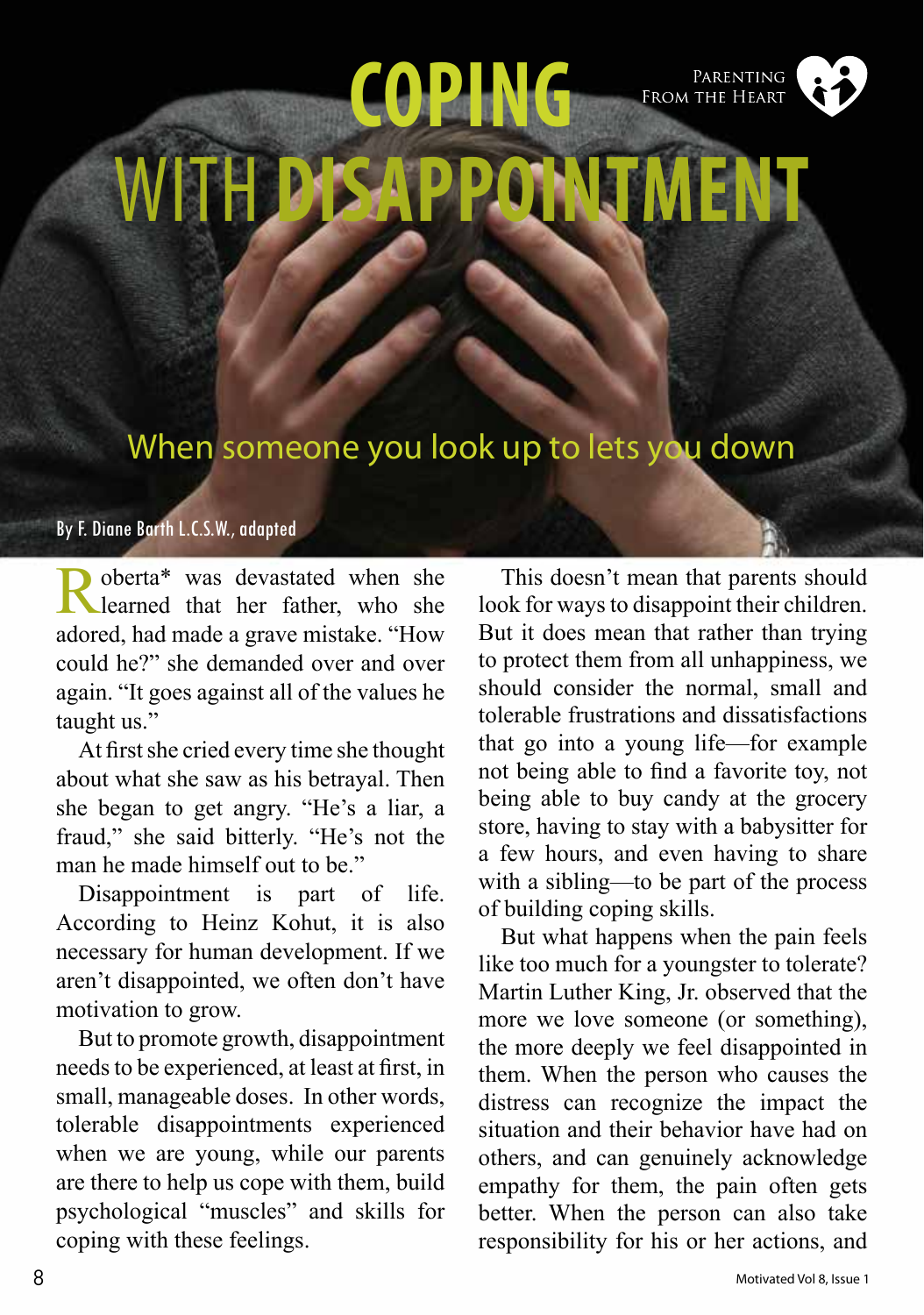can offer—or even try to offer—some sort of explanation for their behavior, that can help as well.

This process can be complicated, but several steps can help when someone has disappointed you.

**Talk about it.** Bringing the pain to the surface may seem to make things worse at first, but keeping it buried deep inside often causes it to fester. Talking to friends, relatives, or a professional can help you process the feelings.

**Remember that there is always more than one side to a story.** Try to get more information before taking any action or making any decisions about responding to a situation.

**Put yourself in the other person's place.** Even if you believe it, try not to say, "I would never do that." You might, if you were in the exact same position.

**Be kind to yourself.**Anger, which may be your primary feeling, is often a reaction to hurt. Try to acknowledge how badly hurt you feel; and try to soothe your pain gently and kindly.

Talking to the person who has disappointed you, if possible, can be helpful; but sometimes it can make things worse. So be clear about what you hope to accomplish in the discussion. Attacking them will probably not help. A mutually revealing conversation might.

The first time Roberta tried to speak to her father, all she could do was yell at him. She demanded that he tell her that he was a bad man, and that he explain himself to her. "How could you have done it?" she shouted over and over. His eyes filled with tears, but he just stood and listened to her. When he did not defend himself or agree that he was a bad person, as she was demanding that he do, she left the house and refused to speak to him for months.

One day he left a message on her home answering machine when he knew she would be at work. "I just want to tell you that I'm sorry," he said. "I am so sorry that I hurt you. I cannot explain what I did, but I want you to know that I love you and will always love you. I hope that you will eventually be able to love me again."

Roberta's husband heard the message before she did, and told her about it. Her first impulse was to erase it, but he stopped her. "What he did was wrong," he said, "but we don't know what all was going on for him. We do know that he still loves you, and he probably needs you right now. You don't need to condone his behavior—in fact, you shouldn't. And you don't even need to forgive him. But can you let him know that you still love him, even though he has disappointed you so deeply?"

Roberta thought long and hard about it, and finally agreed to speak with her father. She told him that she would not be able to trust him completely for a very long time; but that she still loved him. And although she continued to feel angry and disappointed in his behavior, she no longer felt devastated by it.

One of the keys to coping with disappointment in others, I think, is this: we are all human, and humans are by definition imperfect beings. We all, every one of us, disappoint someone at some time or another. Recognizing this fact can help us deal with the pain of disillusionment when it comes, as it inevitably must, and to deepen our capacity to love and connect with our flawed fellow creatures.  $\Box$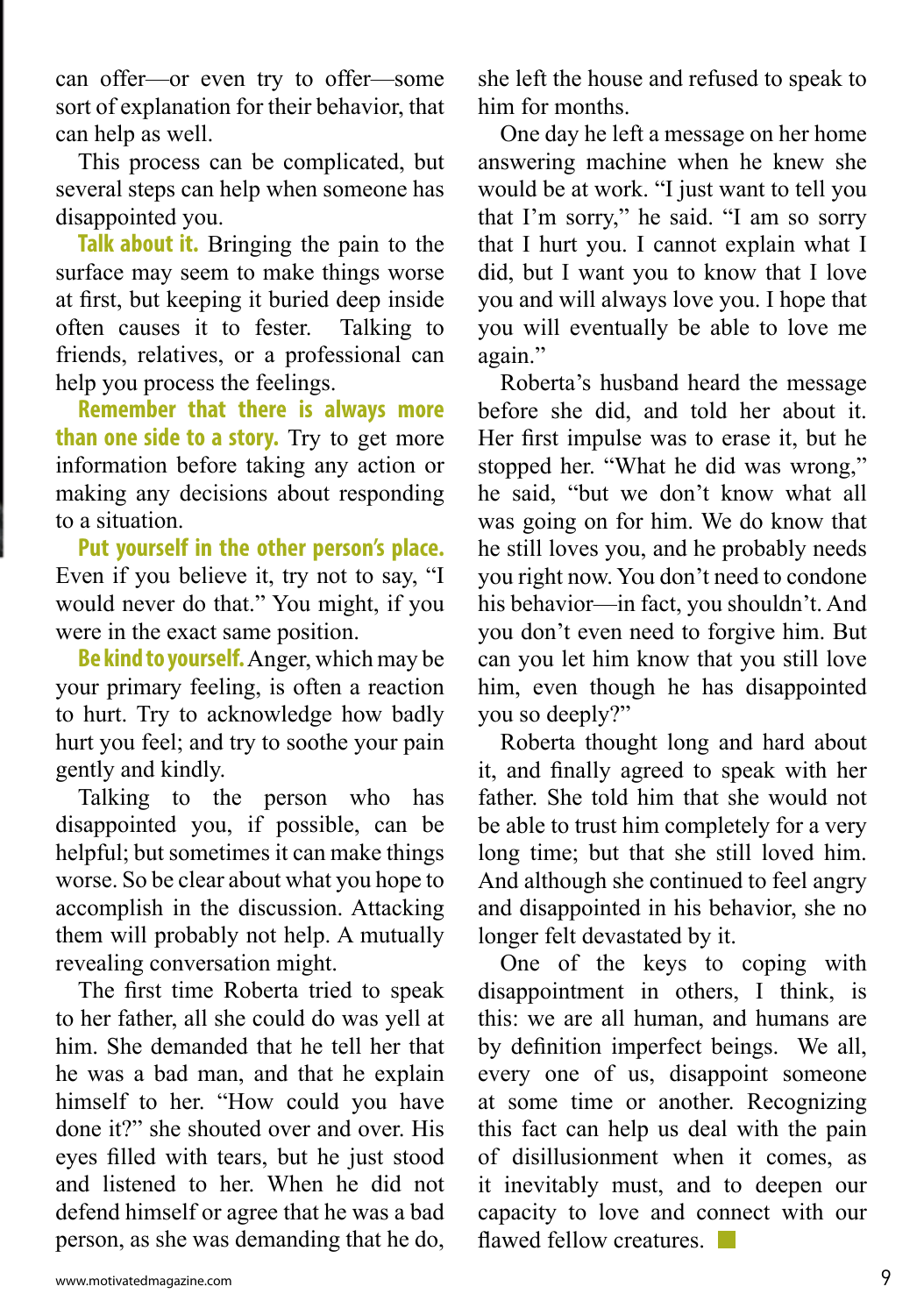## WHEN **LUPINES** BLOOM, I THINK OF **HIM**

#### By Elaine Mansfield, adapted

**My** husband Vic and I planted many<br>pounds of wildflower seeds in our fields over the years. Wild grasses devoured some of them, but the lupines thrived and self-seeded on broad hillsides. On the day of Vic's death in June 2008, lupines bloomed with wild abandon, erupting from the earth with thousands of tall purple spikes.

In 2009, after my first long year of grieving, the lupines sent up flower stalks again. They pushed their way through my numb despair. Life goes on, they insisted. Open your eyes. There is joy here.

my community for a walk to mark this Wanting to share the beauty, I invited sad anniversary. My sons planned to be home, so they could be part of the day. Friends organized a pot-luck feast. I hoped for a day of remembrance, but even more a day of thanks for my friends, my sons, and the land that held and soothed my grief.

Throughout an afternoon of sunshine and soft breezes, people arrived to celebrate Vic's life and admire the flowers. Some walked alone in walking meditation, some laughed in small groups, and some moved silently, holding hands. They strolled along trails bordered by lupines and daisies and headed for the oak knoll.

As people began their walk near the house, they passed others returning for refreshments and food. I walked toward the woods with one group for a while and then turned to walk back toward the house with another. I spent the afternoon strolling back and forth through the fields, greedily devouring hugs and love, admiring my smiling friends in their pastel summer clothes, and adoring the purple lupines.

My sons had dreaded this first anniversary day, imagining a somber affair with a weeping mother and an avalanche of sympathetic, solicitous looks. Instead, we temporarily put our tears aside and celebrated that we were together and that Vic was once here, too.

"It's wonderful to see you smile," my oldest son said as he pulled me close.

A few days later, I grabbed a rake and bags of lupine and northeast wildflower seeds and walked to a cleared area near the entry to the woods. My sons had prepared this new planting site before they left. I planted seeds of hope for new life and watered them with tears.

Years later, I still walk the trails and watch for lupines each spring. I walk through blooming fields, remember my husband, and give thanks for life and continuing love.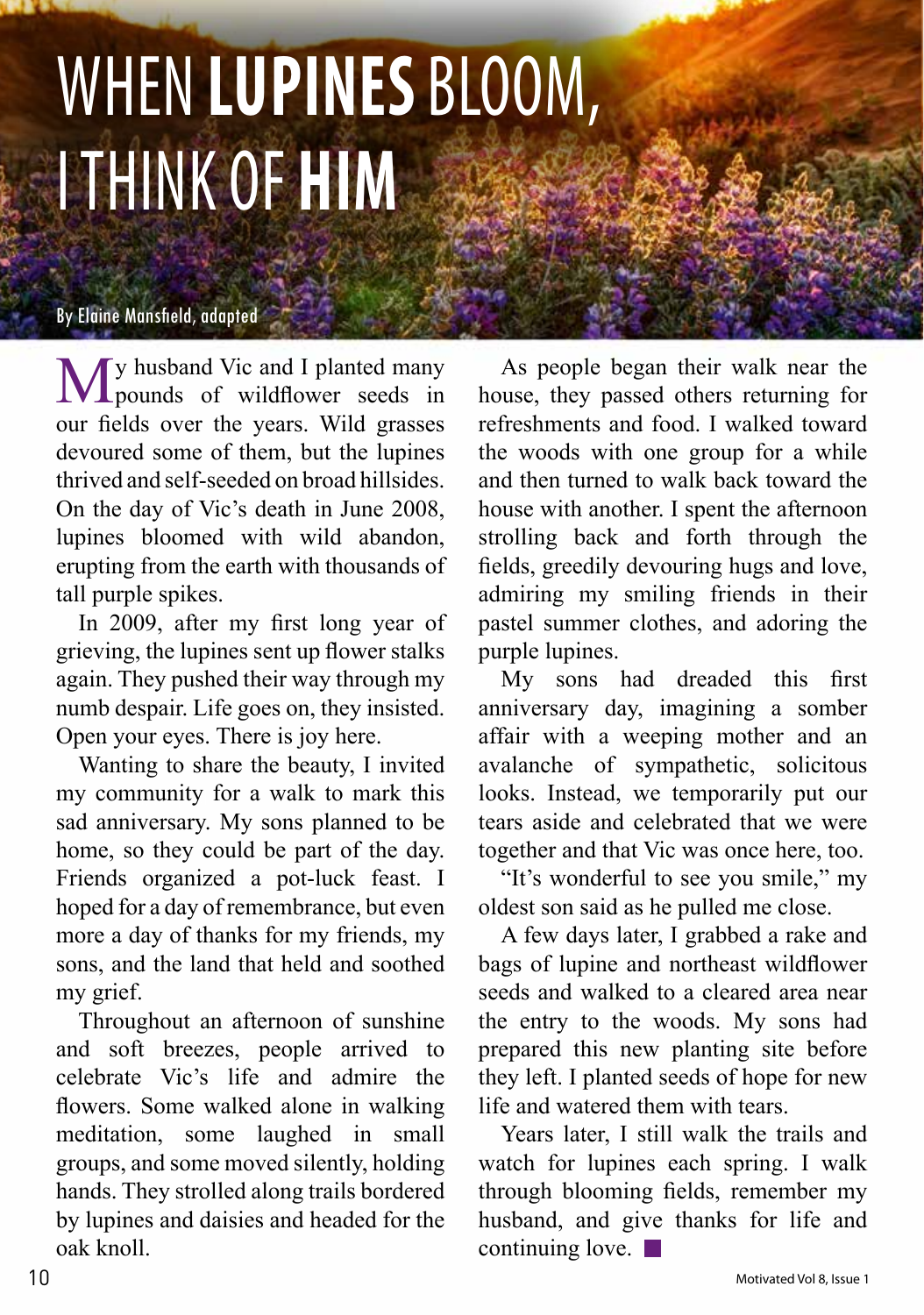### THE **QUEST** FOR **CLOSURE**

By Julie Lange, adapted

Inferred of the people speak about finding<br>closure after a major life trauma or **T** often hear people speak about finding loss.

When a loved one dies, a relationship ends, or our life changes because of major health issues, we say we are seeking closure. We long for relief from the voices in our heads telling us that we should have done more or loved better. We may hope for absolution for our own actions, or crave vindication for the lousy way we've been treated. We tell ourselves that when we find closure we will finally be done grieving and able to move on.

The popular wisdom says that grief typically happens in five stages: denial, anger, bargaining, depression and acceptance. This is a rather neat and orderly description of a process that is innately messy and disorderly. The stages tend to overlap, get stuck on replay and sometimes even spill over into other conditions like depression, addiction or obsession.

But is closure really the prize that's waiting for us at the end of the grieving process? After we've struggled through all those stages, and cried all those tears, is it reasonable to expect to feel some sense of closure? Or is closure an illusion that will forever elude our grasp?

I've come to the conclusion that the purpose of grieving is not closure at all. Rather, what our grief requires of us is our loving attention. It asks us to acknowledge and tend to our sacred wound with patience and compassion for ourselves. It does not want our despair. Nor does it want to be hidden away behind a façade of acceptance. It does not ask us to give up on our hopes for happiness, nor does it want us to pretend that the pain has gone away.

The notion of closure implies that we can stop grieving, pick up the pieces of our shattered selves and go on with our lives. But the simple fact is that we can never go back to our lives. That old life is over. A major loss changes us forever.

Grief asks that we be with it and allow it the space it needs to express itself. Over time, the expression of our grief becomes less frequent, less intense, and we slowly heal.

There is no closure, but hopefully we come to accept that we have been changed by our loss, and that grief has become a part of us. And that in this changed person, there is still plenty of room to grow and love, and find joy again.